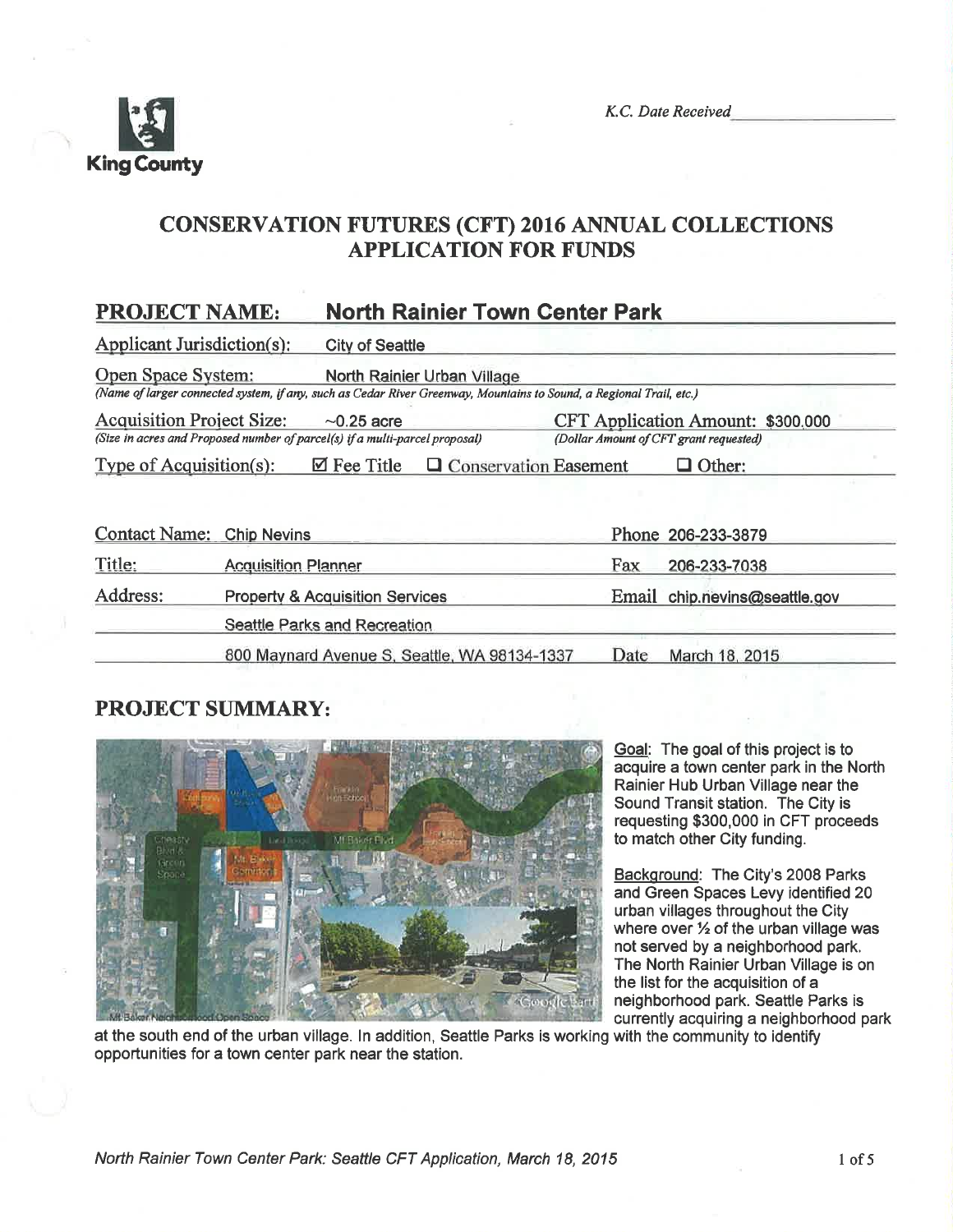### **1. OPEN SPACE RESOURCES**

Please review the attached evaluation criteria. For the **proposed acquisition parcel(s)**, please mark those criteria that apply and thoroughly, yet succinctly, describe in the space below how the proposed acquisition satisfies each marked criteria. Please clearly describe how these criteria might be met at a landscape level, and how they apply to individual parcels. If restoration is part of the plan, please briefly describe the current condition and the hoped for restored condition that is the goal of the acquisition.

- $\Box$  A. Wildlife habitat or rare plant reserve
- $\Box$  B. Salmon habitat and aquatic resources
- **Q** C. Scenic resources
- $\Box$  D. Community separator



- $\Box$  E. Historic/cultural resources
- $\Box$  F. Urban passive-use natural area/greenbelt
- $\Box$  G. Park/open space or natural corridor addition
- $\overline{\mathcal{Q}}$ H. Passive recreation opportunity/unmet needs

The Seattle Comprehensive Plan allocates the "lion's Η. share of the City's expected new growth" to the designated "urban villages," including the North Rainier Hub Urban Village. The Comprehensive Plan also sets goals of:

"1) at least one acre of usable open space for every 1,000 households within urban villages, and

2) Open space within an eighth to a quarter of a mile of residents in Hub urban villages.

Currently, the North Rainier Urban Village has a deficiency in its supply of usable open space and residents' access to it. This deficiency is noted in the Seattle Parks and Recreation 2011 Development Plan: Appendix B "Updated Gap Report",

(http://www.seattle.gov/parks/Publications/DevelopmentPlan.h tm) which focuses on the needs of residential populations and states:

When considering parks that are 1/8 mile from village locations, open space gaps appear in most of the urban village. The area around the Sound Transit station was recently zoned for higher density, making the current deficit more acute.

As noted earlier, Seattle Parks and Recreation has begun working with the community to identify opportunities in the area for a new town center park.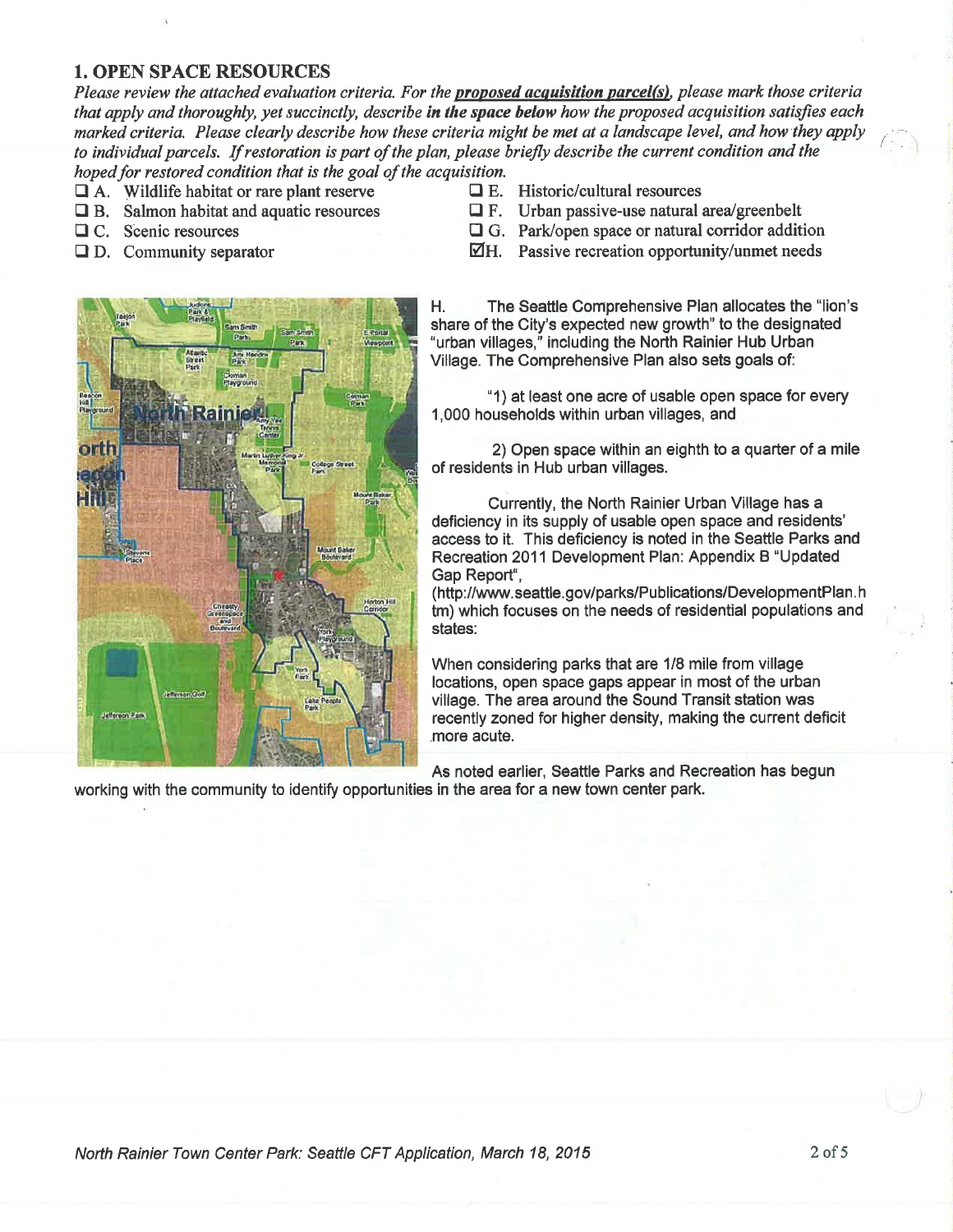#### 2. ADDITIONAL FACTORS

For the proposed acquisition parcel(s), please mark all criteria that apply and thoroughly, yet succinctly, describe in the space below how the proposed acquisition satisfies each marked criteria.

- a A. Educational/interpretive opportunity
- $\boxtimes$ B. Threat of loss of open space resources
- Øc. Ownership complexity/willing seller(s/ownership interest proposed
- $\Box$ D. Partnerships Describe any public or private partnerships that will enhance this project
- $\mathbb{Z}E$ . Is the property identified in an adopted park, open space, comprehensive, or community plan?
- $\Box$  F. Transferable Development Credits (TDC) participation
- B. The North Rainier Urban Village is located in the Rainier Valley in Southeast Seattle. Sound Transit's Mt. Baker station is in the middle of the urban village. The Sound Transit station has spawned an upzone of the area and a significant increase in development interest. Because of the increased interest in the area, there is more competition for acquisition of vacant and under developed properties.
- C. The Gity has not contacted any property owners yet, but intends to acquire fee interest in the property
- D: There are a couple of projects/partnerships involved in the North Rainier UV: SDOT is working on the Accessible Mount Baker project to identify near-term access and safety improvements for the community near the Mount Baker light rail transit station and the intersection of Martin Luther King Jr. Way and Rainer Ave. The Frlends of Mount Baker Town Center, a stakeholders group representing a number of organizations, are working for community-based solutions to bridge gaps in open space and pedestrian friendly travel in a new Town Center.
- E. The need for additional parks and open space in the North Rainier Urban Village is documented in the Seattle in the North Rainier 2010 Neighborhood Plan update, which says "Pursue the potential for acquiring new parks space within the urban village through the Parks and Green Spaces Levy funds for Neighborhood Park Acquisition."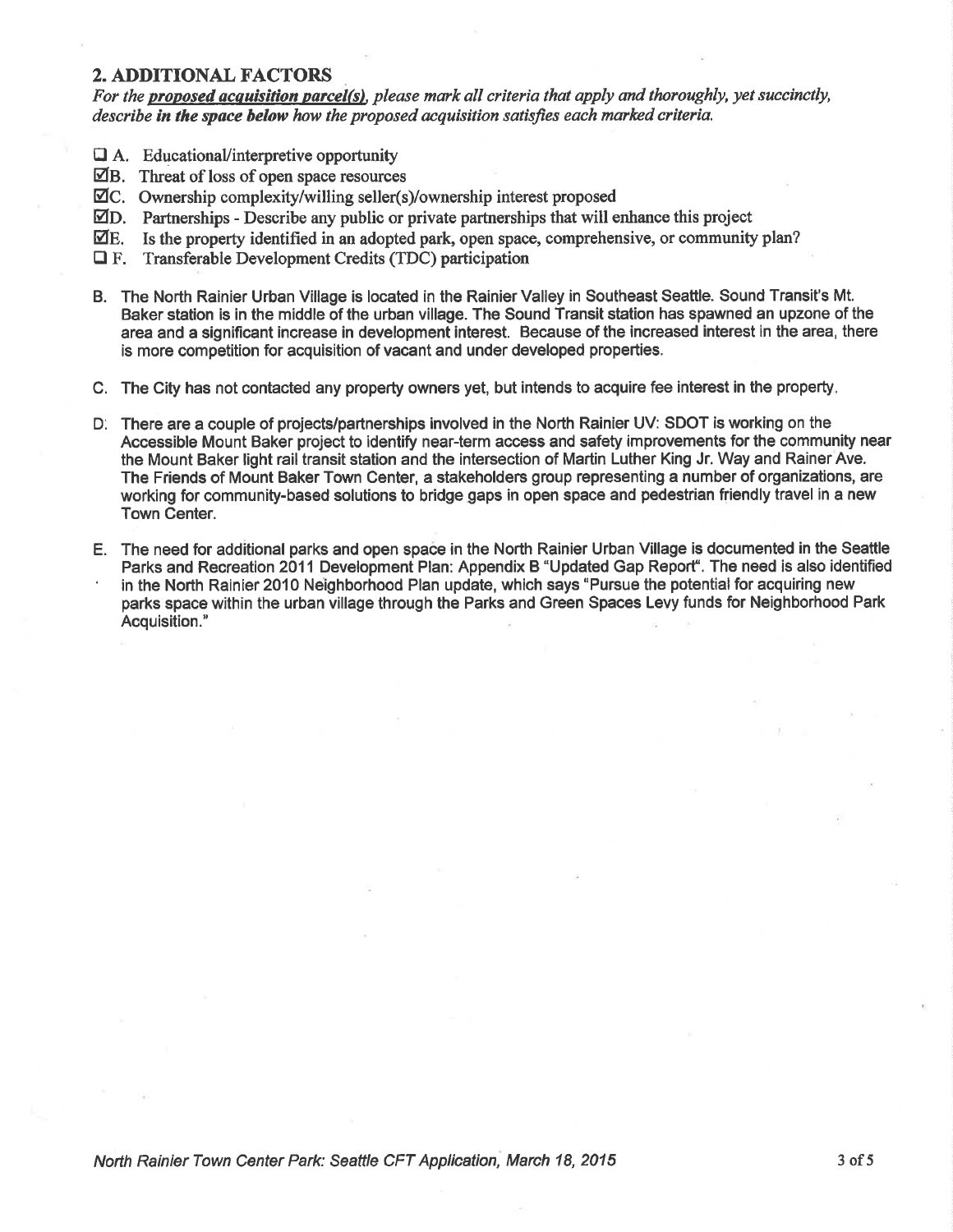## **3. STEWARDSHIP AND MAINTENANCE**

How will the property be stewarded and maintained? Does the property lend itself to volunteer stewardship opportunities? How will ongoing stewardship and maintenance efforts be funded?

When the acquired property is developed, it will be maintained by Seattle Parks.

### **4. PROJECT BUDGET**

| 1) TOTAL CFT APPLICATION AMOUNT <sup>a</sup> | $\vert$ CFT: \$300,000 |
|----------------------------------------------|------------------------|
| 2) TOTAL PEL APPLICATION AMOUNT <sup>b</sup> | PEL:                   |

 $^a$ Allowable CFT acquisition costs (Ordinance 14714): The disbursement of funds shall be made only for capital project expenditures that include costs of acquiring real property, including interests in real property, and the following costs: the cost of related relocation of eligible occupants, cost of appraisal, cost of appraisal review, costs of title insurance, closing costs, pro rata real estate taxes, recording fees, compensating tax, hazardous waste substances reports, directly related staff costs and related legal and administrative costs, but shall not include the cost of preparing applications for conservation futures funds. <sup>b</sup>King County projects only, if applicable.

#### **Estimation of property value:**

Briefly note how land values have been estimated (i.e., appraisal, property tax assessment, asking price, letter of value or other means).

The property value will be based on a MAI Appraisal

| <b>PROJECT COSTS</b>                                   | ESTIMATED DOLLAR AMOUNT OR RANGE |  |  |
|--------------------------------------------------------|----------------------------------|--|--|
| Total property interest value                          | $$600,000+$                      |  |  |
| Title and appraisal work                               |                                  |  |  |
| Closing, fees, taxes                                   |                                  |  |  |
| Relocation                                             |                                  |  |  |
| Hazardous waste reports                                |                                  |  |  |
| Directly related staff, administration and legal costs |                                  |  |  |
| <b>Total Project Costs (CFT and other funds)</b>       | \$600,000+                       |  |  |

North Rainier Town Center Park: Seattle CFT Application, March 18, 2015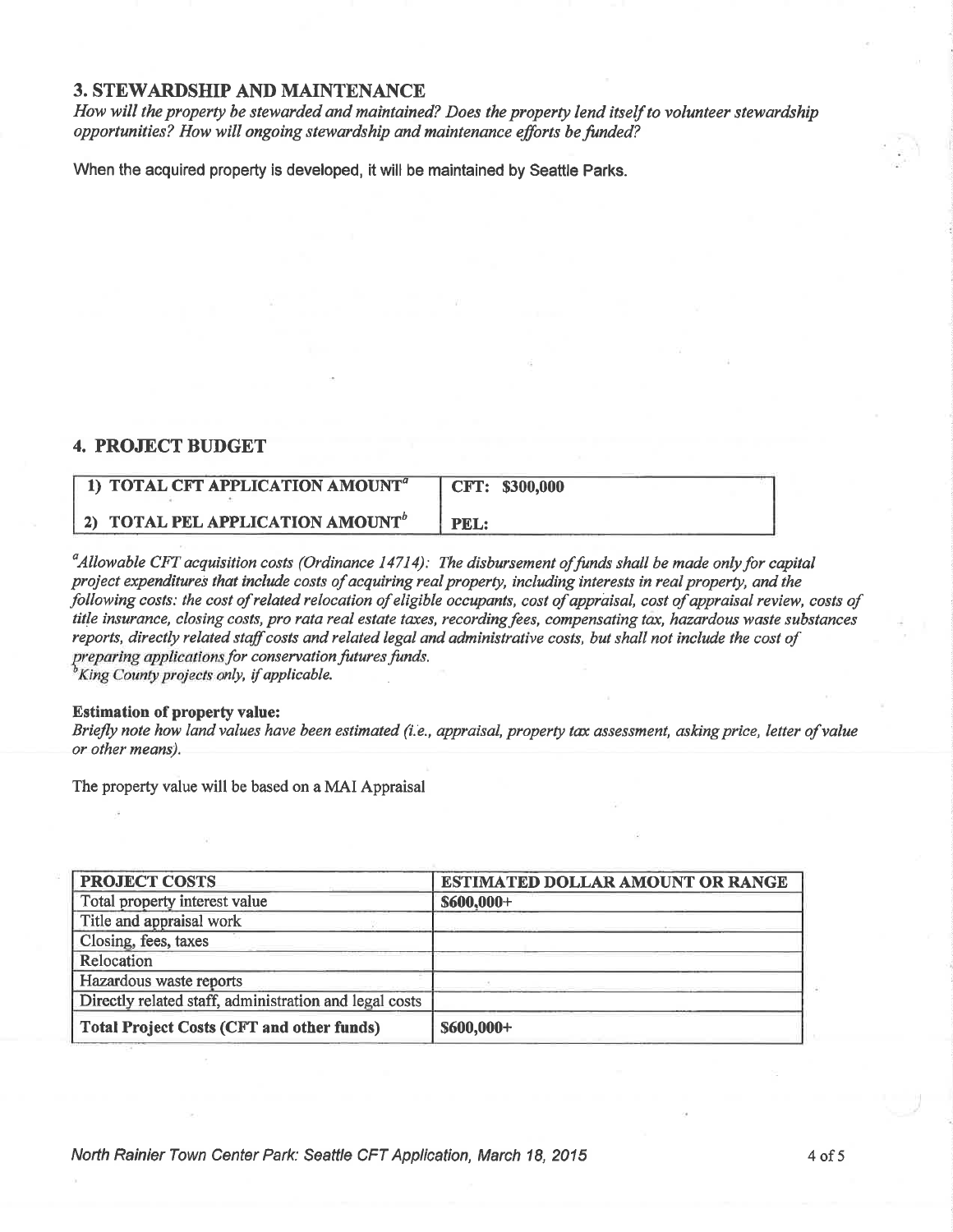| <b>MATCHING FUNDS: Existing Sources</b><br>(CFT can only provide a maximum of 50% of anticipated<br>project costs)<br>Parks & Green Spaces Levy, Neighborhood park<br>acquisition subcategory (or other City funding) | <b>DATE</b><br>(Expended or Committed)<br>November 2008 | <b>DOLLAR AMOUNT</b><br>(Expended or Committed)<br>\$300,000 |
|-----------------------------------------------------------------------------------------------------------------------------------------------------------------------------------------------------------------------|---------------------------------------------------------|--------------------------------------------------------------|
|                                                                                                                                                                                                                       |                                                         |                                                              |
|                                                                                                                                                                                                                       |                                                         |                                                              |
| <b>Total CFT Funds Previously Received</b><br><b>This Project</b>                                                                                                                                                     |                                                         |                                                              |
| <b>Total Matching Funds and Past CFT Funds</b><br><b>Currently Identified</b>                                                                                                                                         |                                                         | \$300,000                                                    |
| <b>Unidentified Remaining Match Need</b>                                                                                                                                                                              |                                                         | \$0                                                          |

Unidentified remaining match need: What funds are anticipated and what is the time frame? Please briefly discuss how the unidentified remaining match need above will be met.

**None** 

## 5. IN-KIND CONTRIBUTIONS FROM PARTNERSHIPS

| <b>Brief Activity Description</b>                                | <b>Dollar Value of</b><br>In-kind<br><b>Contribution</b> | <b>Status</b><br>(Completed or Proposed) | <b>Activity Date Range</b><br>(Completion Date or Proposed<br><b>Completion Date)</b> |
|------------------------------------------------------------------|----------------------------------------------------------|------------------------------------------|---------------------------------------------------------------------------------------|
| See earlier discussions of<br><b>Stewardship and Maintenance</b> | None claimed                                             |                                          |                                                                                       |
|                                                                  |                                                          |                                          |                                                                                       |
|                                                                  |                                                          |                                          |                                                                                       |
|                                                                  |                                                          |                                          |                                                                                       |
| <b>TOTAL</b>                                                     | None claimed                                             |                                          |                                                                                       |

6. ATTACHED MAPS (*Two maps are now required: 1) site map and 2) general location map; you* may also include one additional map, aerial photo or site photo)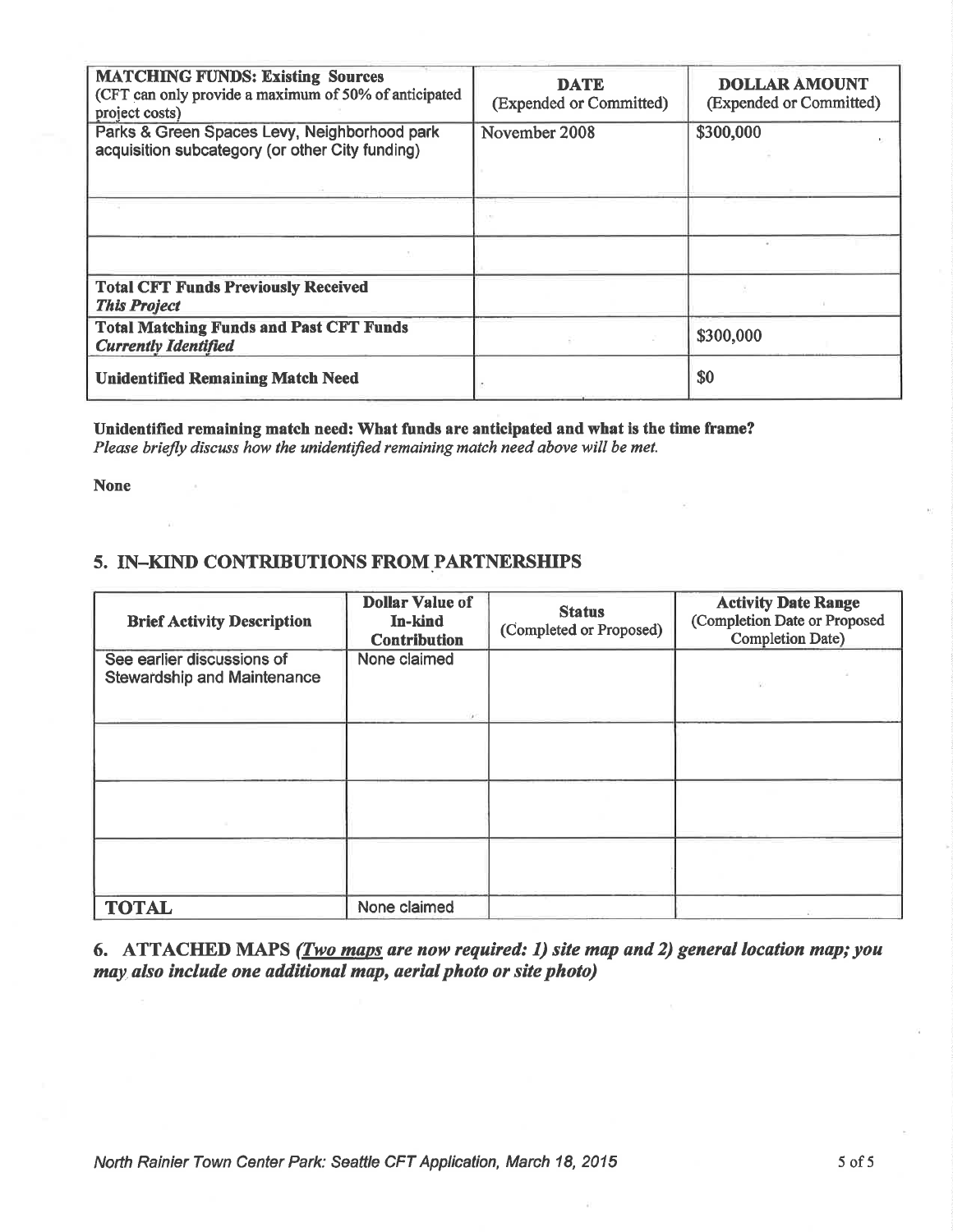

 $\omega$ 

 $\alpha$ 

 $\mathbb{S}^1$  .